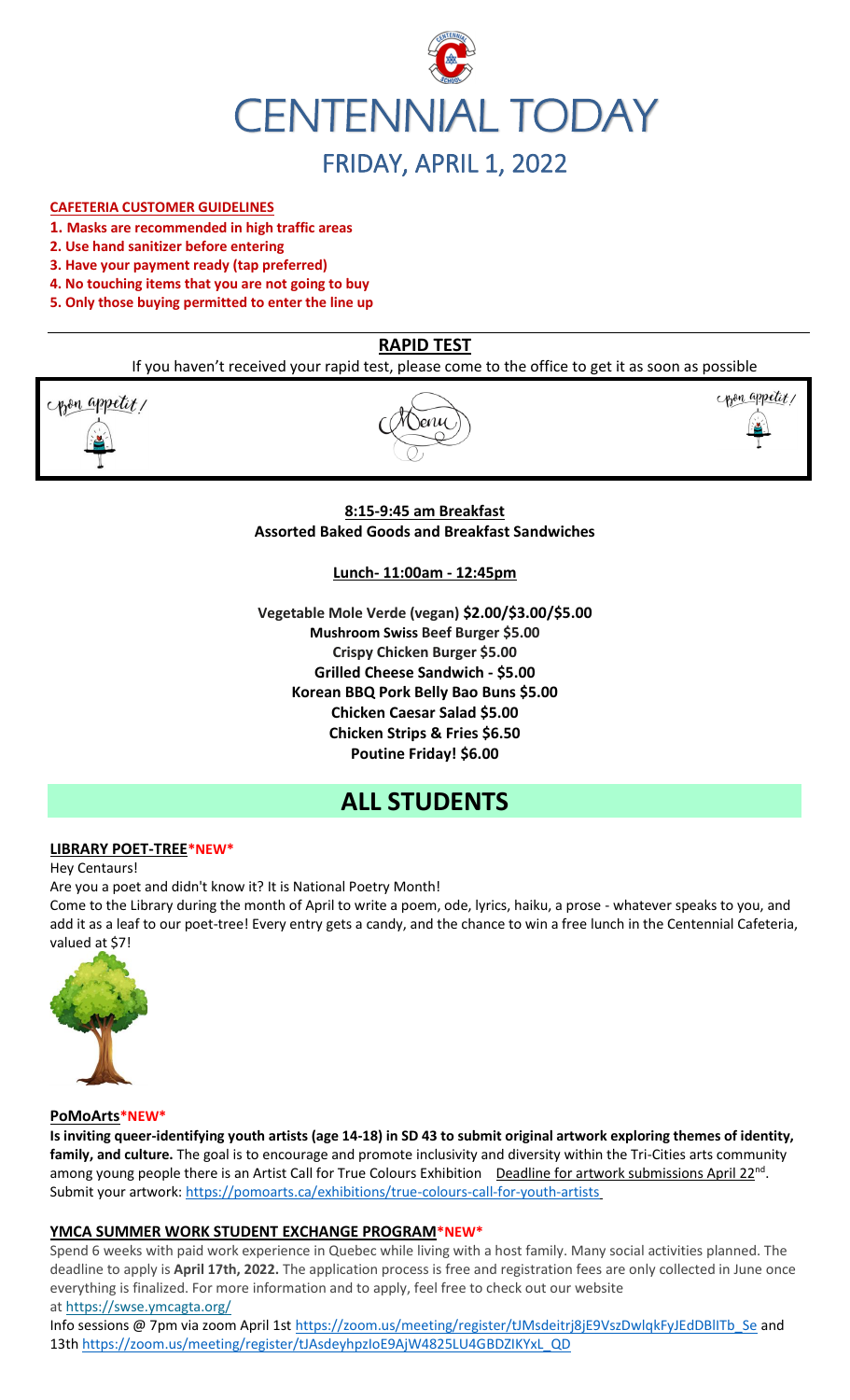# **Student Info Session: ES Academy**

FREE Doughnuts! For grade 9, 10 and 11 students. Please attend a quick info session to see if the Environmental Studies Academy is the right fit for you!

# Where: **B222**

# When: **Monday, April 4th, BLOCK 3 (11:15am)**



# **JR. & SR. ES ACADEMY -- DEADLINE EXTENDED!**

All grade 9, 10 and 11 students interested in applying to the Environmental Studies Academy, please do so before April 8th! Please see Ms. Melvin or Mr. Fitz with any questions you have in room B222. Use QR code below to apply.



### **VOLUNTEER WITH POCO (GREENER CITY INITIATIVE) – ALL AGES, COUTTS PARK 10am – 1pm April 2 – Invasive Plant Removal April 23 – Tree Planting Register in advance: <https://www.portcoquitlam.ca/city-services/environmental-services/greener-city/>**

# **ELL/INTERNATIONAL STUDENTS**

Easter Cookie Decorating Party! If you are interested, you can register and sign up and pay \$5 to hold your spot. Sign up with Ms. Sousa in room E210. Deadline to sign up is April 5<sup>th</sup> (no late registrations) This will be held Thursday, April 14<sup>th</sup> during p3.

# **CAPILANO ESPORTS**

CapU is hosting its first ever esports tournament, The Capilano Cup, on April 16, 2022! The chosen battlefield is League of Legends! This epic online event is for students in Grades 8-12 and free to enter. Your matches may be streamed with commentary for a live audience! Check out our **[Linktree](https://r20.rs6.net/tn.jsp?f=001TV5t6hvFEFpmqZ2KIJsRm_8_tZvmBTskK5EZhuhAwnd-AsBblXHT0oLCkv240W_X6yn70vNSoZMhpHydzQFokmFJte1QihkOmWyHEEdpefQQkF2m95hL64lqlrIm0DP1OmyM7kg-aupFxN5c0Zflag==&c=xWxYCxrh0jI56wNEyWlUltDjoDxbuS7cAkcm-CGdbhXD_wkXysw4wQ==&ch=hXVfGtAgW-ZP40ONb-DXcfozpnjfYR8-9naNHp1boINpgvZcTLJVsw==)** page and REGISTER NOW!

# **The MyEd Portal has NOW CLOSED as the deadline to input classes has passed (March 1st).**

If you have not input your courses, you MUST hand in a PDF of your course selection sheet ASAP to your counsellor to be registered for courses for the 2022-2023 school year. Delaying handing in your course selection sheet will mean less chance of getting courses that you need or want for next year.

Failure to hand in your course selection sheet will mean that you will not have any courses scheduled for next year. If you HAVE already input your courses but have NOT handed in a PDF to your counsellor, you MUST also do this ASAP.

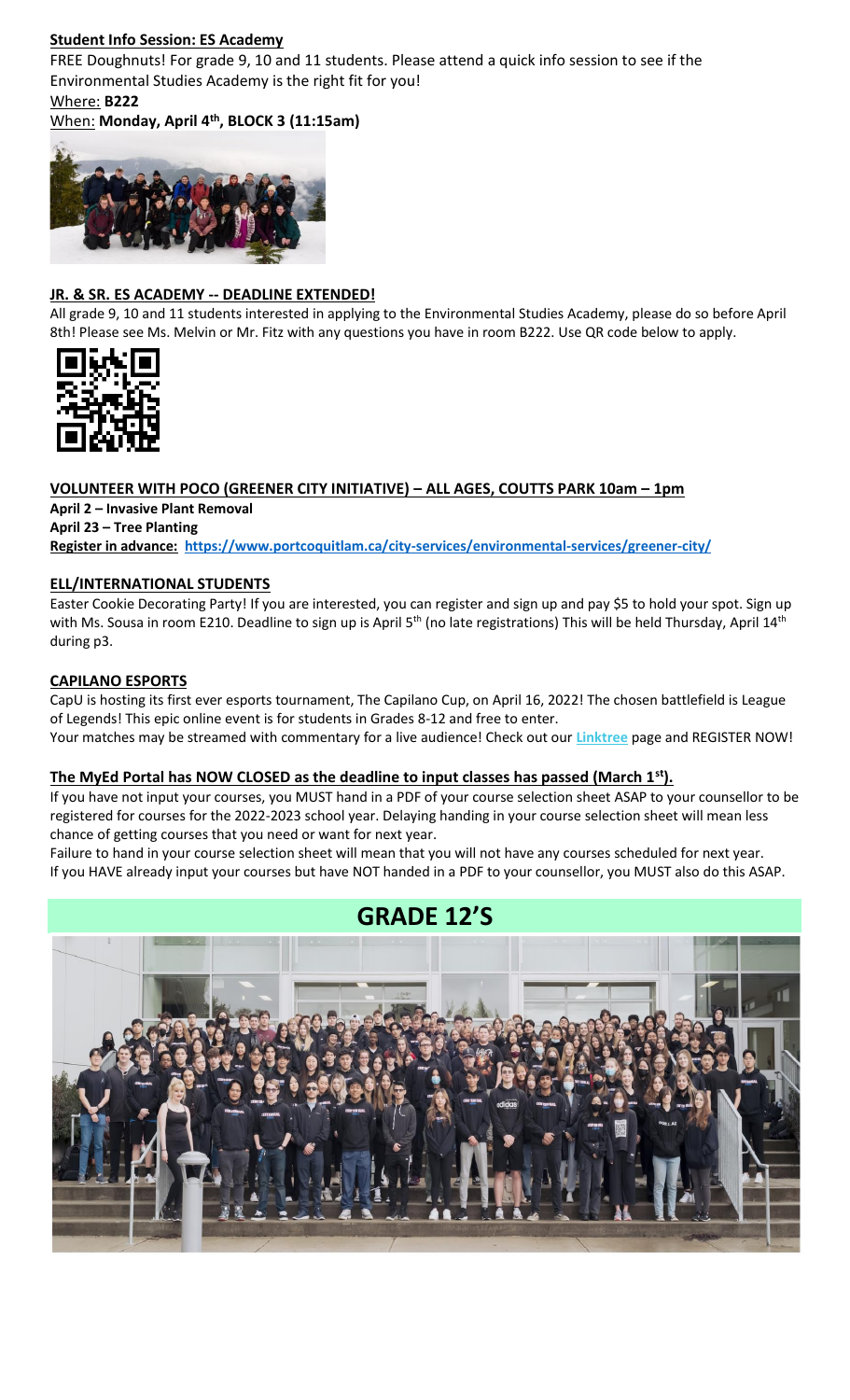

# **HEADSTART TO ART FALL 2022 – CURRENT GRADE 11'S \*NEW\***

**APPLICATION ARE NOW OPEN FOR THIS Emily Carr University level art foundation course to be held on:** FNDT 112 Foundation Drawing Studio Day & Time: Tuesdays, 6:00-9:00pm Location: Gleneagle Secondary

School Dates: September 13th to December 13th, 2022 Deadline May 25th, 2022. **STUDENTS ARE ENCOURAGED TO APPLY ASAP – 18 SPOTS AVAILABLE! FIRST COME FIRST SERVED. Visit the Career Centre for application & brochure.** [Career Centre -](https://www.sd43.bc.ca/school/centennial/ProgramsServices/CareerCentre/postsecondary/Pages/default.aspx#/=) Centennial [Secondary School \(sd43.bc.ca\)](https://www.sd43.bc.ca/school/centennial/ProgramsServices/CareerCentre/postsecondary/Pages/default.aspx#/=)

# **BCIT PROGRAM AVAILABILITY FOR FALL 2022\*NEW\***

Several programs are still accepting applications **visit[: https://www.bcit.ca/admission/program-availability/](https://www.bcit.ca/admission/program-availability/)**

### **GOLDEN SPIKE DAYS FESTIVAL\*NEW\***

<https://www.goldenspike.ca/> We are currently looking for volunteers for this year's festival to be held on **June 30th - July 3rd, 2022**. Volunteers are needed in a variety of roles to ensure the success of this popular event as it returns post-Covid. **Teen** and adult volunteers welcome If you are interested, please contact the Volunteers Director, Julie Clement at [volunteers@goldenspike.ca](mailto:volunteers@goldenspike.ca)

### **SUMMER JOB SEARCH? \*NEW\***

**Positions are being posted Job Bank - <https://www.jobbank.gc.ca/jobsearch/jobposting/35965594?source=searchresults> Indeed- <https://ca.indeed.com/jobs?q=summer%20student%202022&l=British%20Columbia&vjk=23313e5494867a53>**

# **PLACE DES ARTS AUDTION NOTICE (15-18YR OLDS)**

Place des Arts' Summer Theatre Troupe (STT) is looking for 10 youth actors to create a devised theatre piece based on the theme of 'reimagining community.' This will be a collaborative project with an emphasis on learning ensemble building, methods of theatre creation and performance skills. We are looking for young actors with a strong commitment to the piece and a willingness to have fun!

Details on the career centre/volunteering – details on poster

here: [https://www.sd43.bc.ca/school/centennial/ProgramsServices/CareerCentre/experiences/Pages/default.aspx?logi](https://www.sd43.bc.ca/school/centennial/ProgramsServices/CareerCentre/experiences/Pages/default.aspx?login=2092081326#/=) [n=2092081326#/=](https://www.sd43.bc.ca/school/centennial/ProgramsServices/CareerCentre/experiences/Pages/default.aspx?login=2092081326#/=)

# **FUTURE ACES SCHOLARSHIP APPLICATION DEADLINE EXTENDED**

Applications are now open until April 18<sup>th</sup> at midnight.<http://futureaces.org/scholarship/>

# **HEADSTART IN ART/SD43 PROGRAM WILL RETURN IN THE FALL**

Applications for students entering grade 12 in fall 2022 will be available soon. This Emily Carr University course will be held in person (6.00pm to 9.00pm on Tuesdays, ending in mid-December at Gleneagle Secondary. Participating students will receive post-secondary credit upon completion.

# **APPLYING FOR LOCAL SCHOLARSHIPS?**

Please format your files: **LAST NAME\_FIRST NAME\_ FILE NAME eg. DOE\_John\_reference DOE\_John\_resume'**

# **HAVE YOU WON A SCHOLARSHIP**?

Fill out the form on the link or the QR code below and it will be listed in the commencement program! **<https://tinyurl.com/msa8sptp>**



# **BCIT PATHWAY AWARDS – 3 X \$3,000 for SD43**

Deadline Friday, April  $1<sup>st</sup>$ . Visit the career centre for application & details. [https://www.sd43.bc.ca/school/centennial/ProgramsServices/CareerCentre/financeawards/Pages/default.aspx](https://www.sd43.bc.ca/school/centennial/ProgramsServices/CareerCentre/financeawards/Pages/default.aspx#/=)  $#/=$ 

# **14 SCHOLARSHIPS, BURSARIES AND AWARDS HAVE DEADLINES OF MARCH 31ST**

Visit the Career Centre to apply!